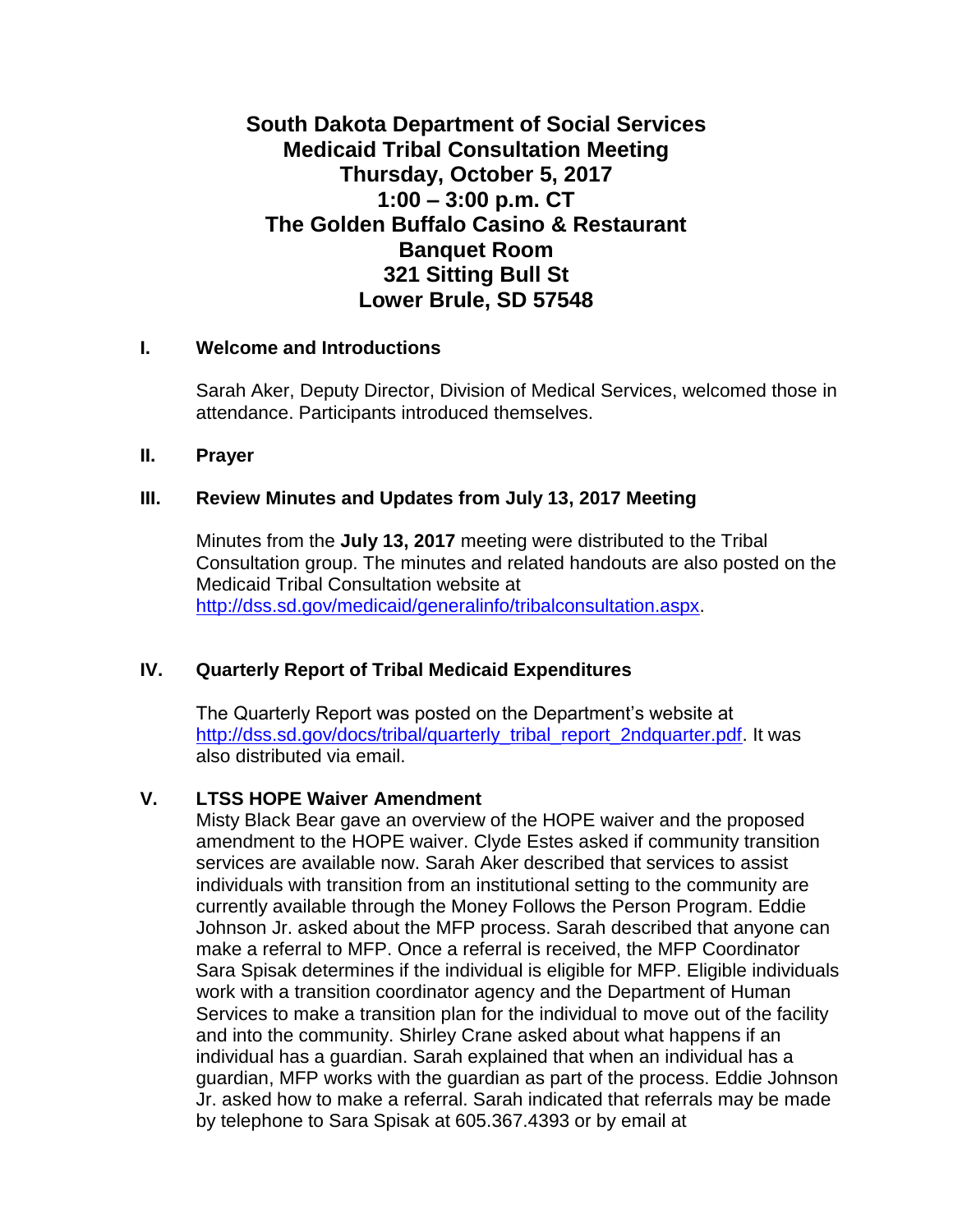[sara.spisak@state.sd.us.](mailto:sara.spisak@state.sd.us) A referral form is available online at: <http://dss.sd.gov/mfp/>

Crystal Carr asked what the rate for Community Transition Services will be. Misty responded that the Department of Human Services is still in the process of developing a rate, and is looking at what other states reimburse for similar services, and other comparable services in South Dakota.

## **VI. Behavioral Health Updates**

Tiffany Wolfgang, Director of the Division of Behavioral Health, gave an overview of South Dakota's State Targeted Response to the Opioid Crisis. Tiffany also reviewed the strategic plan for South Dakota and noted that an RFP will be published in late October for additional opioid providers. Margaret Bad Warrior asked if there were IHS and tribal stakeholders involved. Tiffany noted that Sara DeCoteau and Jon Schuhardt were members of the work group. Eddie Johnson Jr. asked if 638 data from tribes was used or if IHS data was used. Tiffany noted that the Department of Health was responsible for data collection.

Melanie Boetel, Assistant Director of the Division of Behavioral Health, gave an update about the Division's activities related to suicide prevention. Lee Brannen asked about the process for becoming a community coalition partner and what the advantage is for being a community coalition partner. Melanie noted that community coalition partners have done a need assessment, and have opportunities to pool resources and access funding opportunities for trainings or town hall meetings. Emily Williams asked if there is a toolkit is available to perform the assessment for tribes. Melanie noted that the Division of Behavioral Health is working on revitalizing the toolkit. There are some materials available that are predominately geared towards school, but a tribe could use the same concepts.

Emily Williams noted that IHS is offering a one day Zero Suicide training workshop in Rapid City on December 12. She also noted that Sisseton Wahpeton Oyate is working on a grant with IHS related to Zero Suicide.

Margaret Bad Warrior noted that the National Crisis Text Line is also a good resource and that they have given that information to the schools in Cheyenne River. The website for the National Crisis Text Line is <https://www.crisistextline.org/> and is also available by texting 741741. The National Crisis Text Line has posted that can be adapted to a particular location. Emily Williams agreed that it is a good resource for tribes.

#### **VII. State Plan Amendment Report**

Sarah reviewed the current State Plan Amendments in review by CMS.

#### **VIII. Medicaid Online Portal**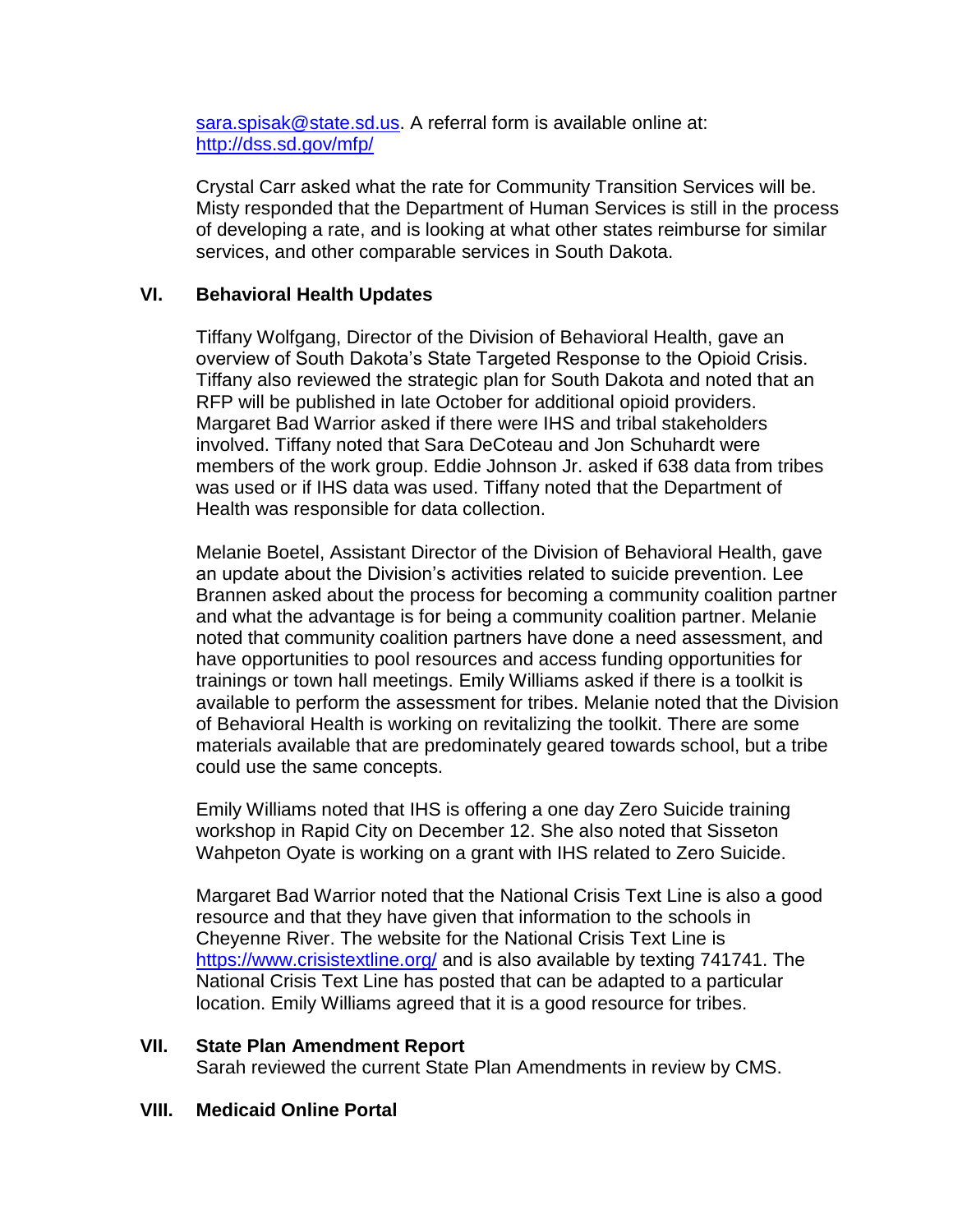Lori Lawson, Deputy Director for the Division of Medical Services, gave an overview of the Medicaid Online Portal and how to use the eligibility inquiry feature of the portal. Casey Carr commented that they like the portal and find it easy to use and get contact information for Medicaid patients. Casey noted that they would like to see an individual's renewal date or end date for Medicaid populated in the portal. Sarah responded that DSS is working towards making that available but is unable to support that functionality within our current eligibility system.

## **IX. Health Care Solutions Coalition Update**

Billy Snyder, Division of Medical Services Director, gave an update about the work of the Health Care Solutions Coalition. Casey asked if the referred care only applied to specialized care. The opportunity for savings applies to any care that is directly referred by IHS. Bonnie Cromwell asked if the opportunity for savings applies to services referred by Urban Indian Health. No, CMS only granted the opportunity for savings to IHS and Tribal 638 providers. Margaret Bad Warrior asked if the governor is still looking to expand Medicaid with the savings generated. Bill noted that the governor is no longer seeking to expand Medicaid because of the administration change at the federal level and because the support is not available in the state legislature. Lee Brannen asked if the tribes can sign care coordination agreements. Sarah said that tribal 638 services may sign agreements if they are referring services. Emily Williams asked about the timeline for adding services. Sarah noted that the state is staggering implementation of the Coalition goals and plans to start with coverage of SUD services for all adults in July 2018. Shirley Crane asked about the CHR program. Sarah noted that the State Plan benefit for CHR services is still being developed, but anticipates coverage of services not available today for individuals with chronic conditions.

## **X. IHS Telehealth Update**

Emily Williams updated the group on IHS's telehealth implementation. eEmergency is live in the Great Plains Area. IHS is working on implementing eCare and will prioritize five specialties including Behavioral Health. Lee Brannen asked about how a tribe could get technical assistance for telehealth. Sarah noted that Pine Ridge has a HRSA grant and is working with Avera on their grant.

#### **XI. Other DSS Updates**

Sarah Aker noted that DSS worked with Delta Dental and IHS to transition the billing of IHS dental claims to Delta Dental of South Dakota. DSS and IHS made the transition on September 1, 2018.

#### **XII. Tribal Reports**

Sisseton noted they are working on a Zero Suicide Grant and have also received a grant to address domestic violence against women. Sisseton offered to host the April 2018 meeting.